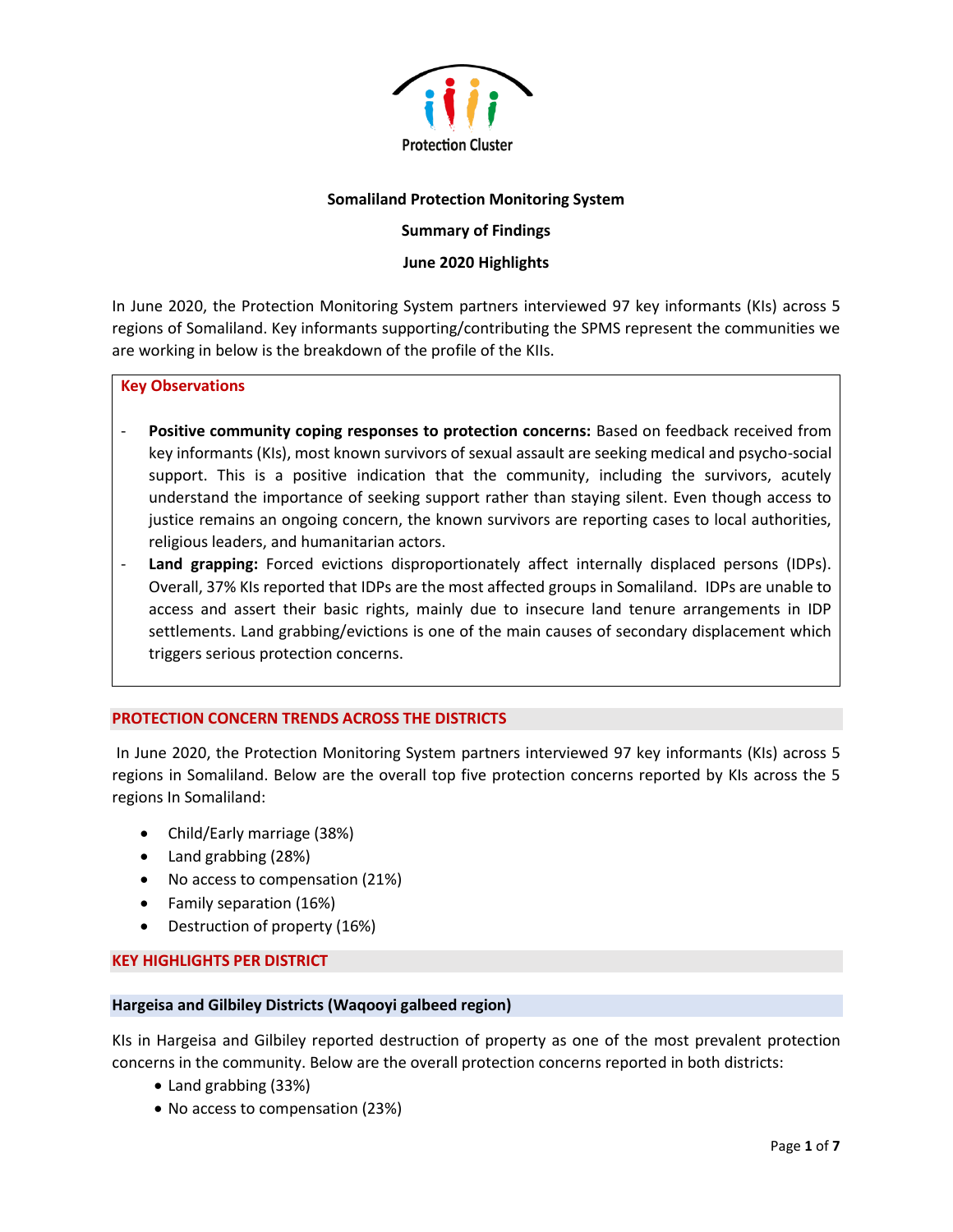

- Sexual assault (12%)
- No access to duty bearers (12%)



**Land grabbing:** None of the KIs in Gibley reported cases of land grabbing. As indicated in the above graph, 33% of KIs in Hargeisa reported cases on land grabbing. Important to highlight that 50% of KIs reported the HLP cases received no compensation. The below table shows the most affected groups and coping strategies within the community.

| <b>Most affected groups</b> | % of KIs |
|-----------------------------|----------|
| <b>IDPS</b>                 | 78%      |
| Host community              | 78%      |
| Marginalized groups         | 33%      |

| <b>Coping strategy</b>     | % of KIs        |
|----------------------------|-----------------|
| <b>Engage in Mediation</b> | 80 <sup>%</sup> |
| Request support from NGOS  | 67%             |
| Use of violence            | 11%             |

**Connectors:** KIs identified women's group, community members, and gatekeepers as connectors within the community and no dividers reported by any of the KIs.

# **Borama & Zeylac District (Awdal region)**

Overall in Awdal, based on feedback from KIs, the destruction of property (40% of KIs) was one of the protection concerns in the region. The KIs also indicated the following protection concerns:

- No access to duty bearers (28%)
- Sexual assault (24%)
- Exclusion from assistance (16%)
- Child/Early marriage (12%)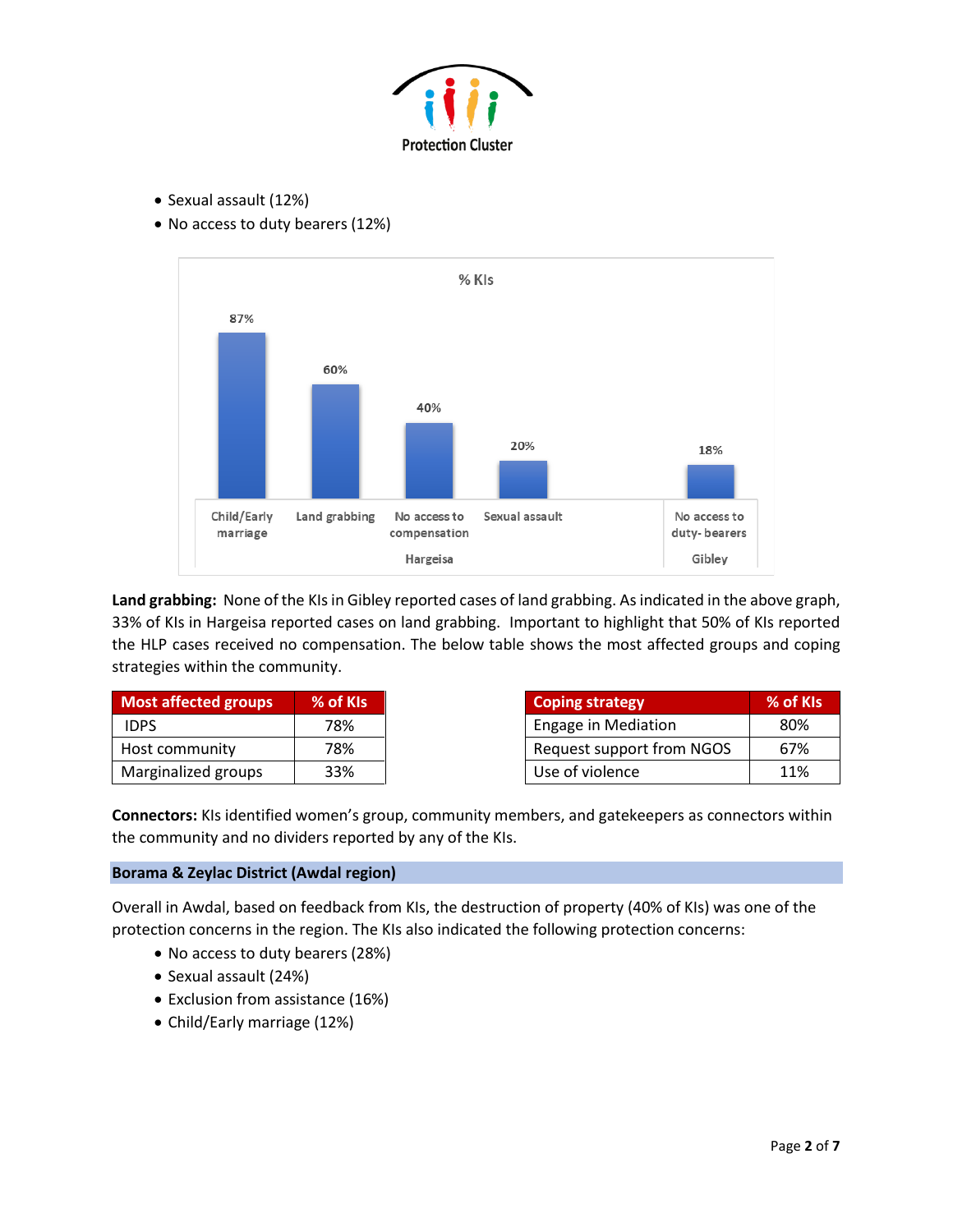

The below graph also highlights specific protection concerns for each of the districts solely based on the perspective of KIs.



KIs in Zeylac district reported no cases of sexual assault. 60% of KIs in Borama reported sexual assault as one of the protection concerns in the regions. The below graph highlights the group of people that are affected and the coping strategy adopted by the community.



**Connectors:** Women's group, traditional and religious leaders were identified as connectors by KIs and I00% of KIs recalled youth groups as dividers in the community.

**Exclusion of assistance:** 100% of KIs reported the type of assistance denied was access to NFI distribution. No cases of exclusion reported in Zeylac district but 75% of KIs (Zeylac) indicated that most of the affected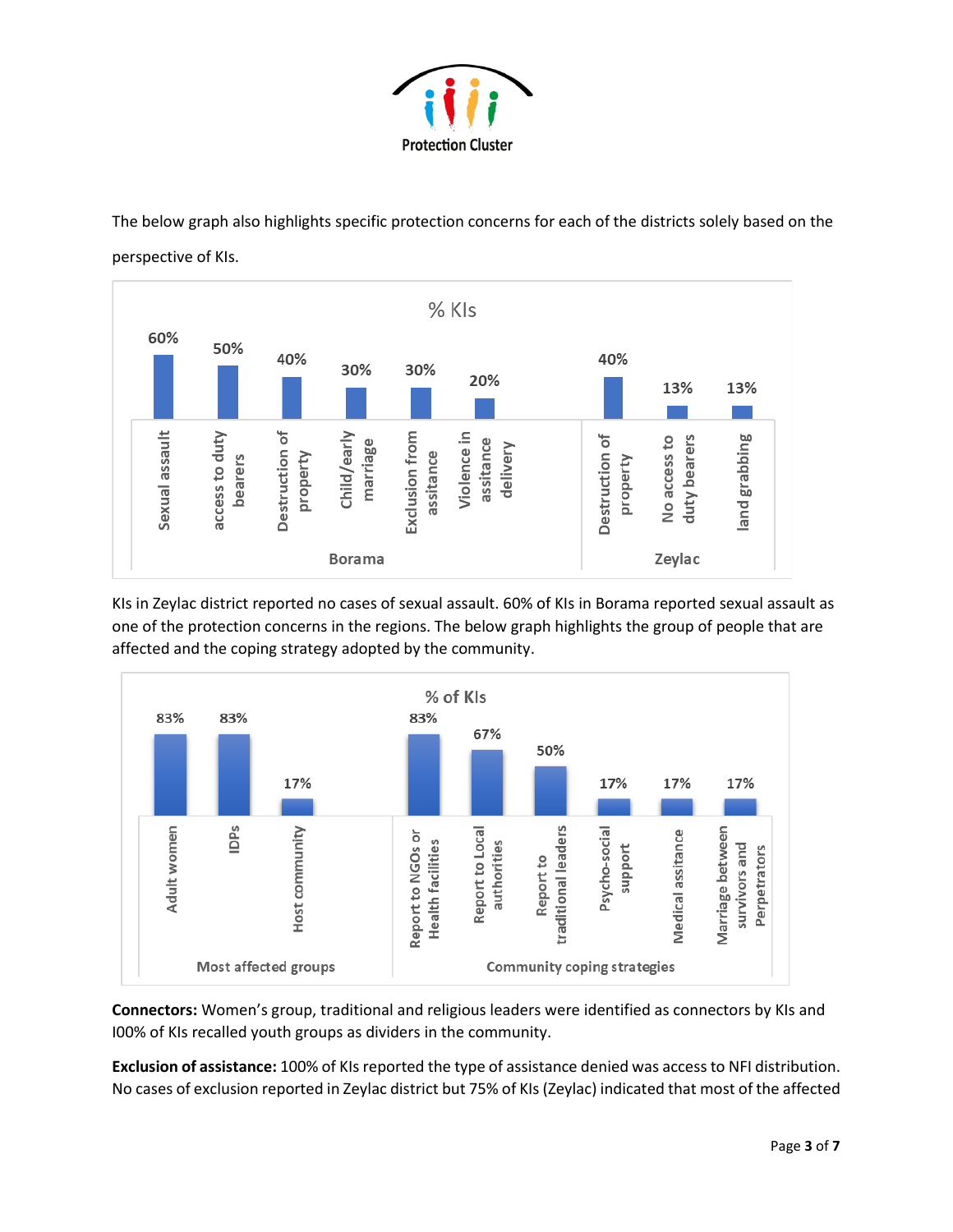

groups are persons with disabilities (PWD). Below tables highlight the affected groups and community coping strategy

| <b>Most affected groups</b> | % of KIs |
|-----------------------------|----------|
| Persons with disability     | 75%      |
| (Zeylac)                    |          |
| <b>IDPS</b>                 | 75%      |
| Adult women                 | 25%      |
| Adult men                   | 25%      |

| <b>Coping strategy</b>           | % KIs |
|----------------------------------|-------|
| Complain to CSO or NGOs          | 75%   |
| Request support from authorities | 75%   |
| Request support from religious   | 50%   |
| leaders                          |       |
| No action taken (Zeylac)         | 25%   |

KIs reported that women's group, traditional and religious leaders are connectors within the community and support people in accessing their rights or mitigate the impact of the protection concern. 100% of KIs identified youth groups as dividers within the community.

**No access to duty bearers:** Overall, 28% of KIs reported that the communities both in Borama and Zeylac have no access to duty bearers.



**Community coping strategies:** Overall, KIs in both locations reported that the communities reach out to authorities for support, religious and traditional leaders. Only 14% of KIs indicated that the communities complain to CSOs or NGOs.

**Connectors**: KIs reported women's group, traditional and religious leaders as connectors within the community. 100% of KIs reported youth groups as dividers.

# **Ceel Afweyn and Ceerigaabo District (Sanaag region)**

Overall, in both districts below protection concerns were reported by the KIs;

- Violence in assistance delivery (57%)
- Child/Early marriage (57%)
- Sexual assault (14%)
- Land grabbing (14%)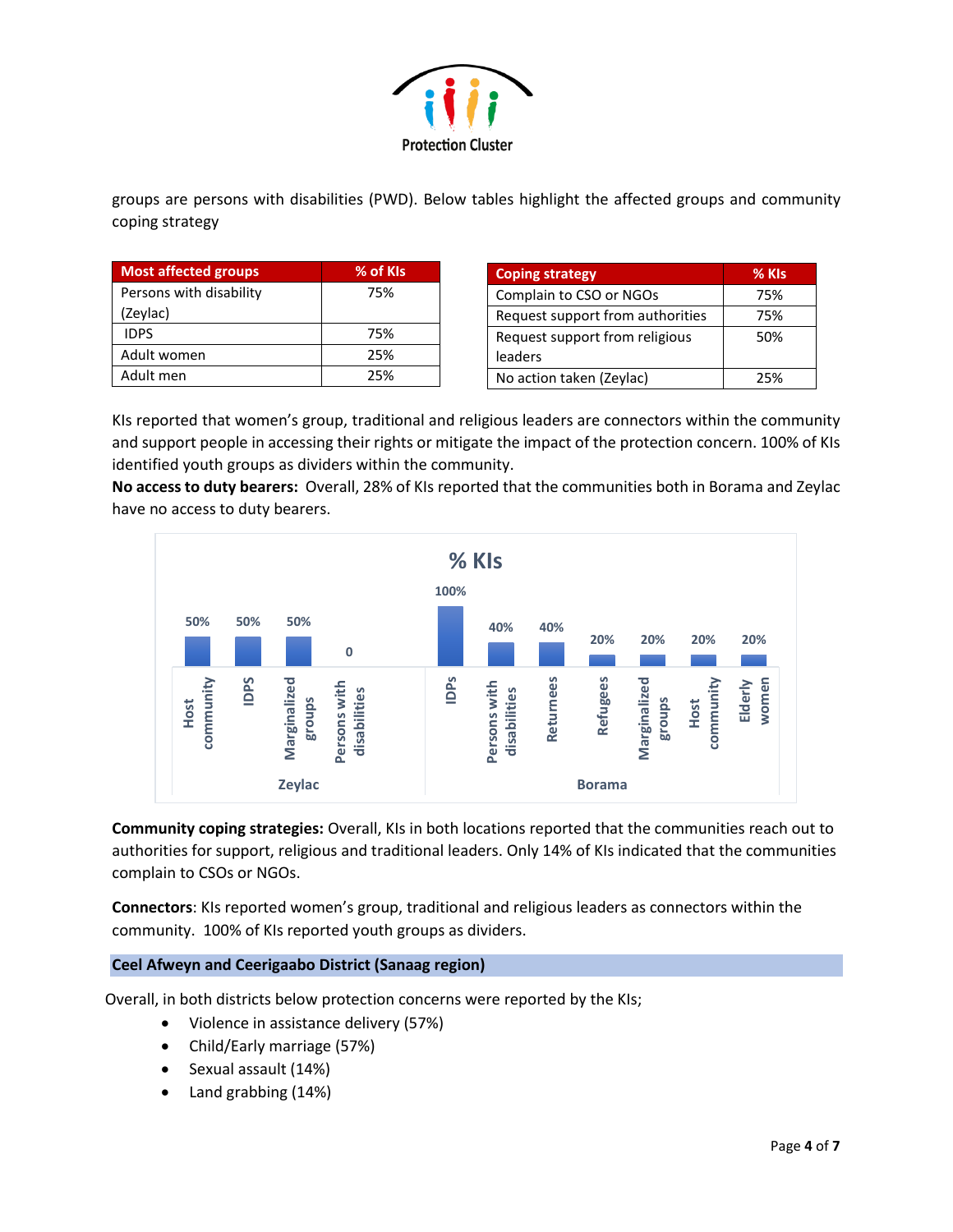



• Exclusion from assistance (14%)

**Violence in assistance delivery:** KIs in both districts reported it as one of the protection concerns within their community.



Below tables highlight the actions from NGOs and community coping strategies.

| <b>Action from NGOs</b>          | % of KIs |
|----------------------------------|----------|
| Ask support from authorities     | 75%      |
| Mediate conflict                 | 50%      |
| Leave distribution site          | 25%      |
| Ask community leaders to mediate | 25%      |

| <b>Coping strategy</b>           | % of KIs |
|----------------------------------|----------|
| Request support from authorities | 25%      |
| Mediate conflict                 | 100%     |
| Ask community leaders to mediate | 50%      |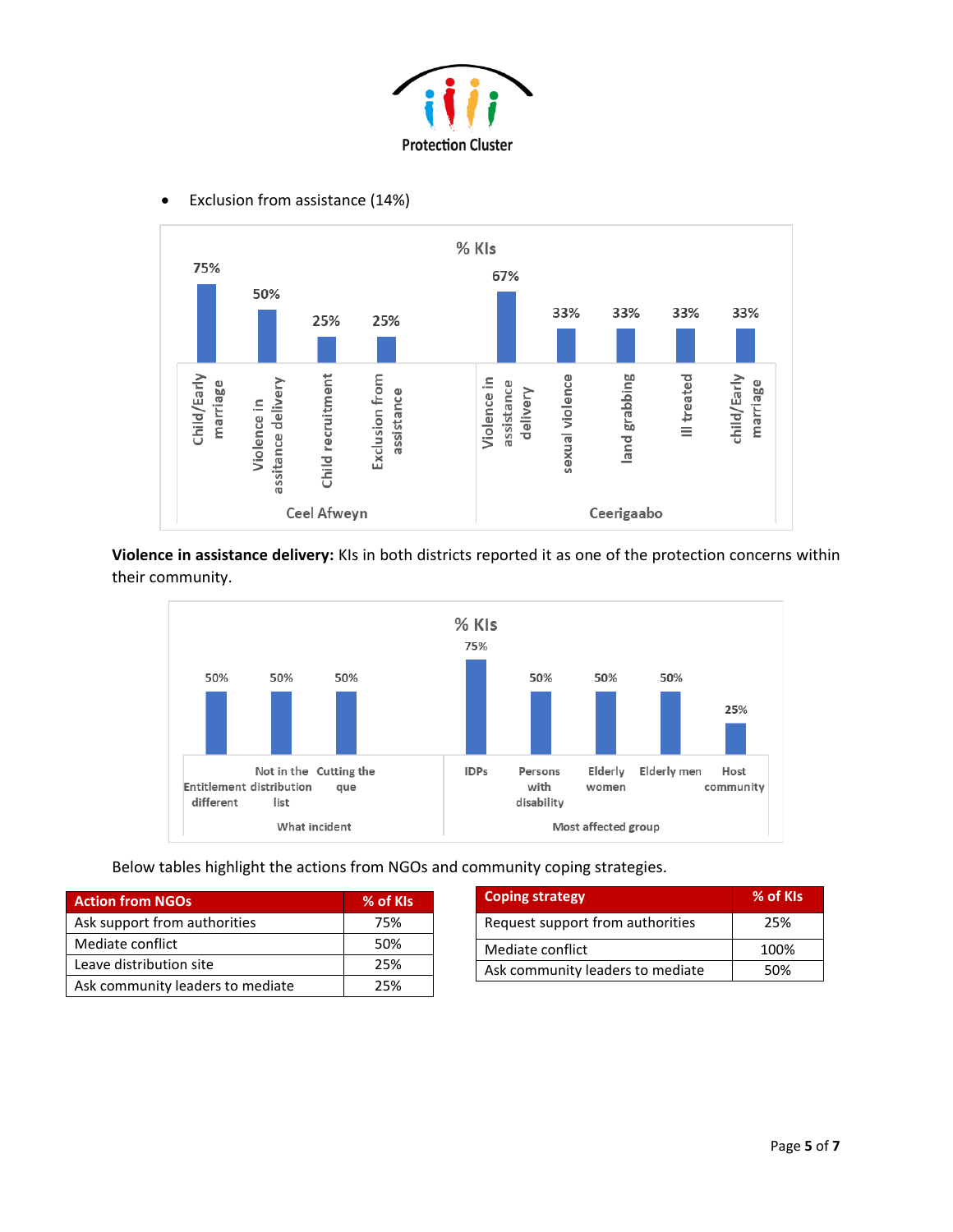

**Sexual assault:** No cases of sexual assault reported in Ceel Afweyn. 33% of KIs in Ceerigaabo reported sexual assault being a concern in the area.

KIs in Ceerigaabo KIs reported all groups within the community are equally affected.

## **Community coping strategy:**

- Mediation using community structures (100%)
- Provide medical assistance (100%)
- Provide psycho-social support (100%)
- Report to local authorities (100%)
- Report to NGOs or health facilities (100%)
- Report to traditional leaders (100%)

### **Burco, Buuhoodle & Owdweyne District (Togdheer region)**

Overall protection concerns reported by KIs across the three (3) districts:

- Child/Early marriage (44%)
- Land grabbing (38%)
- Family separation (38%)
- No access to compensation (31%)
- Destruction of Property (15%)



**Sexual assault:** Only KIs in Burco reported sexual violence cases. 100% of KIs recalled that adult women are the most affected group. 100% of KIs reported the rape cases received no compensation.

# **Coping strategy:**

- Report to traditional leaders (100%)
- Report to NGOs or health facilities (100%)
- Report to local authorities (50%)